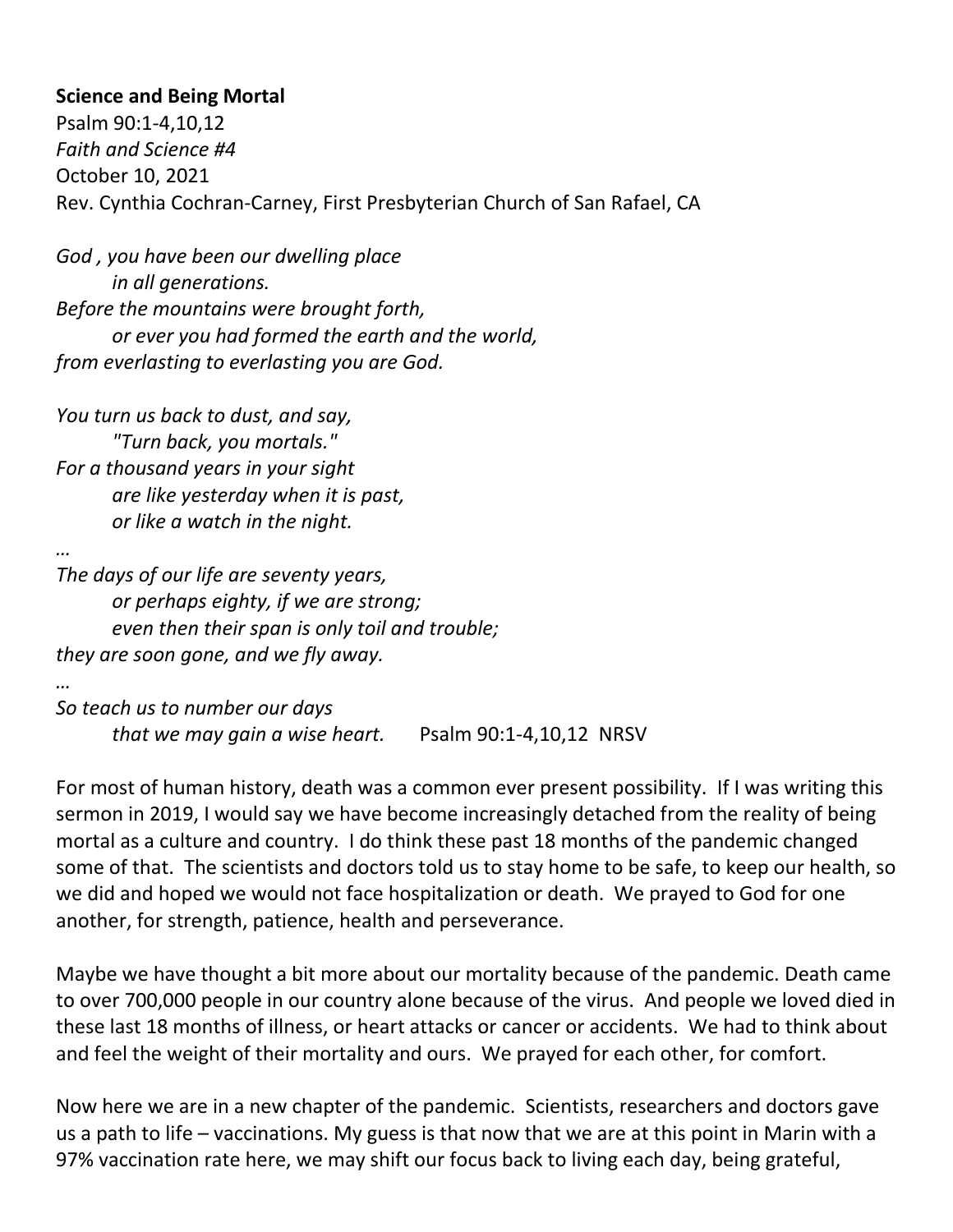pondering hopes for connection and celebrating and serving and reflecting on some of the lessons learned during the pandemic of life, death and being mortal.

"Teach us to number our days," prays the psalmist, "that we may gain a wise heart."

But what does it mean "to number our days"?

In 2015 I picked up the New York Times bestselling book *Being Mortal: Ilness, Medicine and What Matters in the End.* The author of this book is a surgeon and a professor at Harvard Medical School by the name of Dr. Atul Gawande. And the book is a very frank physician's description of what it is like for us, as human beings, to come to the end of life. It is a book about what it means to grow old and what it means for our bodies to change and wear down. I found it helpful and powerful. It gave me language to use as a pastor when offering pastoral care to members, of the church and families. However, I had a few friends who when, they got about halfway through the book, confessed to me, "You know, this book scares the heck out of me!"

I understand. What frightens people most of us, I suppose, about this book is right there in the book's title: Being Mortal. We are all mortal. We know that, of course, but we know it in the abstract. There is an old Jewish saying, "Everybody knows they're going to die, but nobody believes it."

What can be frightening about this book is that the author makes us believe it, by forcing us to face the practical reality of being mortal, to face facts that we usually try to keep out of our minds: to face the truth that we are all aging, there's no way around it, no way to stop it; that despite all the vitamins and exercise and healthy diets and strong medicines in the world, our minds and our bodies will ultimately decline and fail; that we will all eventually come to the end of our days.

When we are young, most of us don't think much about the end of life. It seems so far away that it doesn't even seem real. It's something that happens to other people--to old people--but it's not a part of our experience, not our concern. But, we do grow older. Even so, we may still try to pretend that we are somehow immune to the aging process, exempt from mortality.

"Teach us to number our days," says the psalmist. But what does it mean?

One answer to that question comes to us from modern medicine. For scientific medicine, what it means to number our days is essentially to count them...and then to make that number as large as possible--to postpone aging and death and to extend the length of life as far as we can. Historians tell us that the average citizen of the Roman Empire could expect to live a little less than 30 years. But today, medical science--through antibiotics and surgical breakthroughs, improved hygiene and nutrition--has made it possible for the average North American to live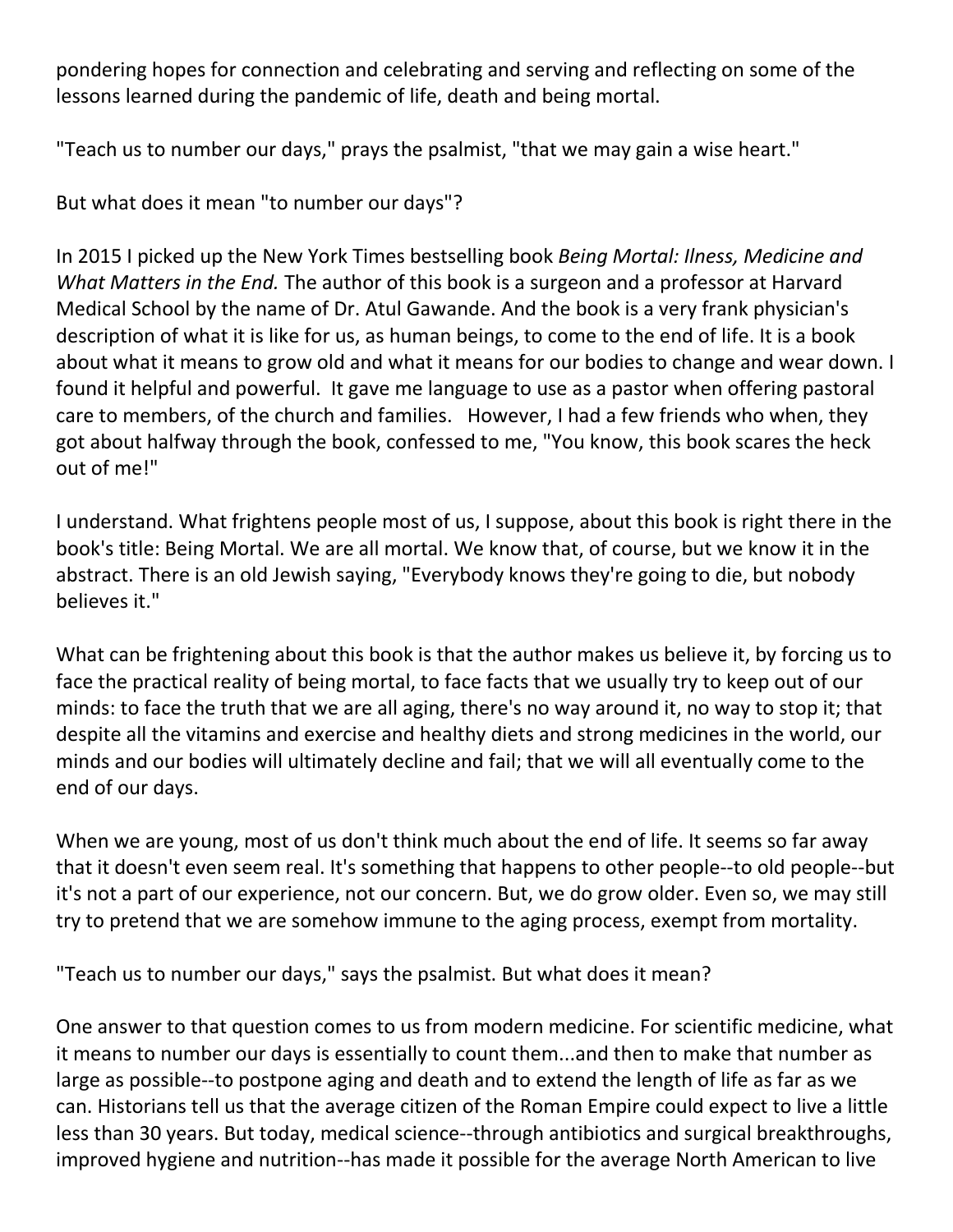almost three times that long. And we can pray that someday the ravages of heart disease, cancer, Alzheimer's, and other diseases will also be a thing of the past.

So one way to "number our days" is to count them and to try to make the number larger and larger. But notice that the psalmist prays to God to "teach us to number our days that we may gain a wise heart," not simply that the number will get bigger, but rather "that we may gain a wise heart." In other words, the psalmist reminds us that when we look at life through the eyes of faith, the goal is not simply the quantity of life, but the quality of life--the depth and breadth and height of life, not just its length. What makes life good is not just longevity, not just living more and more days, but becoming a certain kind of person, a person whose heart is wise before God.

And it is right at this point that our faith raises a provocative challenge to modern medicine. While people of faith join with all others in giving thanks for the many ways that medicine gives us strength and health and freedom from unrelenting pain, what must be challenged is the false idea that the only way to seek a good life is the never-ending quest for more of it, for more and more days, for longer and longer lives. (1)

At its best I think the Christian faith and theology, & a spiritual life that is deep and wide across many spiritual traditions, acknowledges the truth and credibility of the laboratory science while recognizing that some things are true in ways that can't be measured or weighed.

There are questions that faith seeks to answer that science does not. How might we face our mortality in ways that gives a richness to life now? How might we face our fears about death and our grief over those we love who have died? What might be different as we hold scientific realities about life and health and death alongside an awareness of life and Divine presence? How do we do that individually and how do we do this as a church?

In my time as your pastor, I have seen you as a congregation walk with each other in life, in dying, in grieving. Often this process is personal and private. It so hard to receive a serious diagnosis. Doctors try not to give too many guesses about how long a person might live. Instead there are hopes for many good days, of good living. I notice how people respect that. There are offers to be present, to listen, to cry together, to tell stories. Although we may not use the words, we are asking "Where is God in this and how can we help each other be open to that presence, that peace, that love?"

I have been reading a book that describes one particular congregation in Minneapolis and their pastor. I want to share some insights *The Deepest Belonging* by Kara Root has given to me as we reflect on how we as people who value science and who are aware of the presence of the Divine live fully and face our mortality.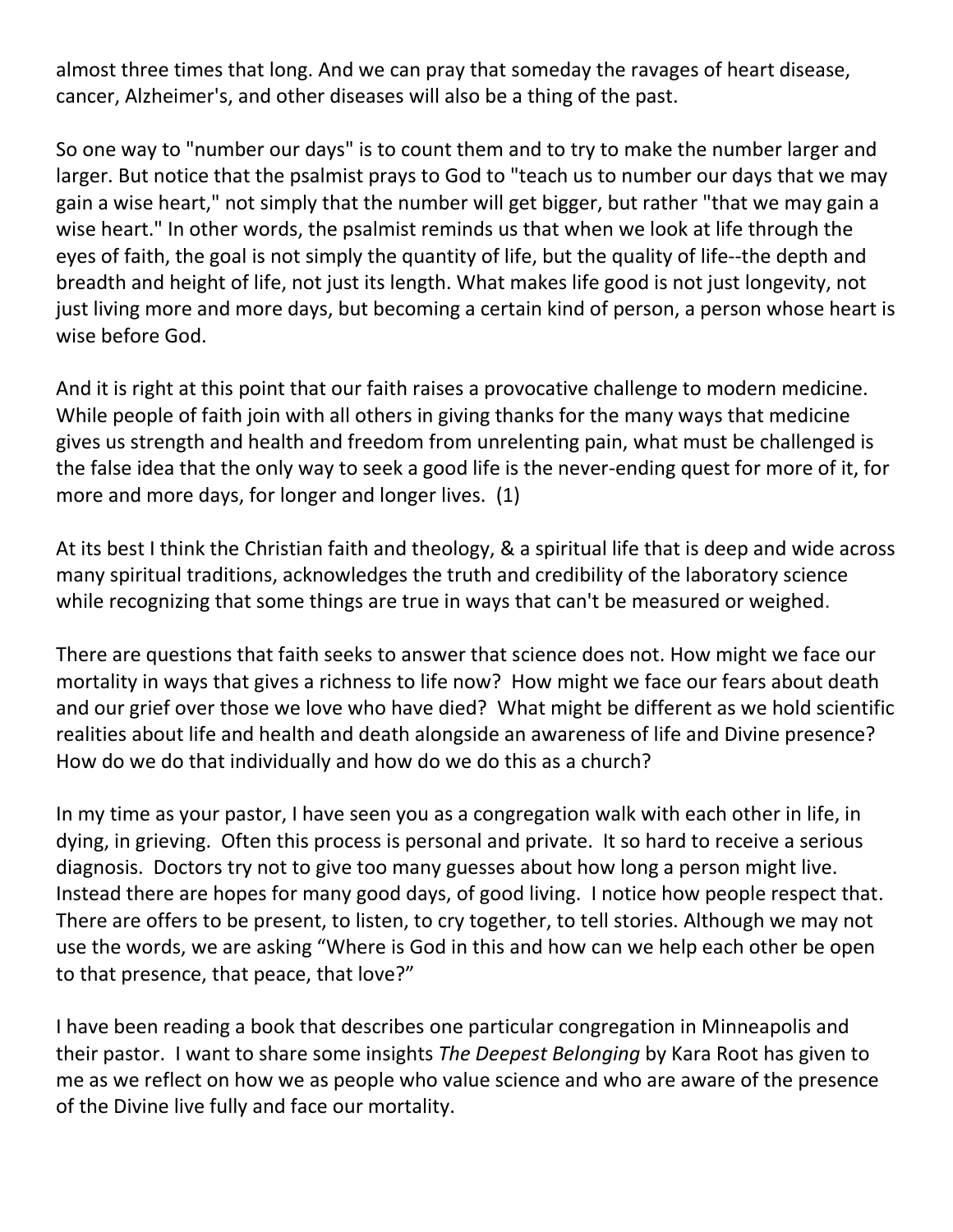Marty was a member of the church. He had been coming for about 5 years. One day he came to talk to the pastor and show her test results. It turned out he had multiple tumors in his lungs "too numerous to count" the report said. Chemo was possible so that was the next step and beyond that they did not know. After some deep conversations, Marty felt invited and called to share his journey of living and dying with the congregation.

*Marty lived these days in a suspended Sabbath time. He no longer measured his life by what he accomplished; he no longer measured it at all. He no longer compared or competed or focused his life on doing. Instead he lived in his being. He simply was. He received each day as a gift, as awake to the presence of God and of others as he could be. He was poignantly aware of what an astonishing thing it is to be alive. Marty had stopped all the striving and climbing and saving his own live. His life was already lost. And so, in the freedom of that, he rested. He rested in the love of friends and the love of God. He was held in grace. He belonged to us and to God; we belonged to him and to God. Our sharing his suffering together held all of us in an experience of profound grace…. (2)*

There were times he was sad or scared or depressed or in pain. He was honest about that.

*When the question came up about how he would know when it was time to go into hospice, we listened to him. He didn't really know. And then he said "When I can no longer leave my house" – that was a big marker for him. Independence and the ability to get out and do things was what made life worth living for Marty. It gave him joy. When there was not more joy left to living… he would know he was nearing the end so that became his sign. (3)*

He met regularly with his care team from the church, with his pastor and with his medical care team. She writes – *These meetings were precious, holy. His emotion was transparent. He was living more vulnerably than I had ever seen anyone live.* 

He was not afraid. He was not counting his days, but was showing how one person could gain and grow a wise and loving heart and share it with others day by day. There were some very rough days along the way. He showed his church family how to live the paradoxes of science and faith, life and death, fully alive and fully mortal.

There are so many paradoxes in the Bible. Jesus is fully human, fully divine. We are individuals and yet Paul describes the church as the living Body of Christ. We die and yet death is not the end. Death is the natural end of earthly life. And yet it is not the end. The love that connects to the source of Love and to each other does not end. In the end, life – the unbroken connection to God and each other in love – triumphs, continues, endures. This life is made complete. The whole of who we each are, alongside each other and all creation, is brought forever into the eternal love of God. We are mortal and we are more.

Our treasure, our legacy, is our life, secure and made alive in God. Our life is a gift of love meant to be used and shared, meant to be lived fully, generously and fearlessly in this world and forever in the presence of eternal love. Amen.